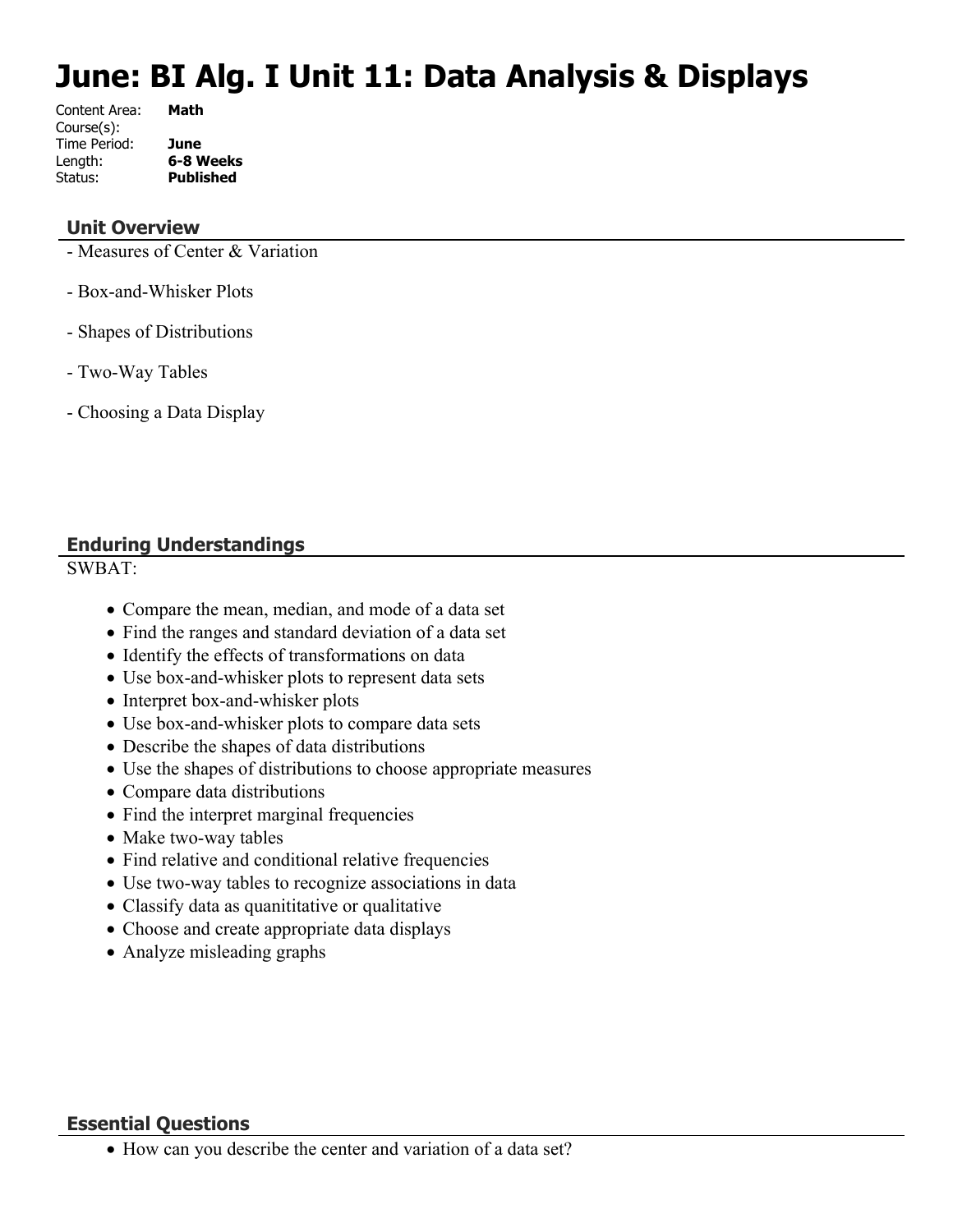- How can you use a box-and-whisker plot to describe a data set?
- How can you use a histogram to characterize the basic shape of a distribution?
- How can you read and make a two-way table?
- How can you display data in a way that helps you make decisions?

#### **Instructional Strategies & Learning Activities**

- Guided Practice
- Do Now
- Extra Practice & Puzzle Time (Resources)
- Scavenger Hunts
- Coloring Activities
- Task Cards (Around the World)
- Maze Activities
- Quizizz Online Assignments
- Kahoot! Online Games

# **Integration of Career Readiness, Life Literacies and Key Skills**

| TECH.9.4.8.IML.7      | Use information from a variety of sources, contexts, disciplines, and cultures for a specific<br>purpose (e.g., 1.2.8.C2a, 1.4.8.CR2a, 2.1.8.CHSS/IV.8.AI.1, W.5.8, 6.1.8.GeoSV.3.a,<br>6.1.8. Civics DP.4.b, 7.1. NH. IPRET.8). |
|-----------------------|----------------------------------------------------------------------------------------------------------------------------------------------------------------------------------------------------------------------------------|
| TECH.9.4.8.CI.4       | Explore the role of creativity and innovation in career pathways and industries.                                                                                                                                                 |
|                       | An individual's strengths, lifestyle goals, choices, and interests affect employment and<br>income.                                                                                                                              |
| TECH.9.4.8.IML.12     | Use relevant tools to produce, publish, and deliver information supported with evidence<br>for an authentic audience.                                                                                                            |
| WRK.9.2.8.CAP.10      | Evaluate how careers have evolved regionally, nationally, and globally.                                                                                                                                                          |
| TECH.9.4.8.GCA.2      | Demonstrate openness to diverse ideas and perspectives through active discussions to<br>achieve a group goal.                                                                                                                    |
| <b>TECH.9.4.8.GCA</b> | <b>Global and Cultural Awareness</b>                                                                                                                                                                                             |
| WRK.9.2.8.CAP.12      | Assess personal strengths, talents, values, and interests to appropriate jobs and careers to<br>maximize career potential.                                                                                                       |
| WRK.9.2.8.CAP.3       | Explain how career choices, educational choices, skills, economic conditions, and personal<br>behavior affect income.                                                                                                            |
| TECH.9.4.8.IML.1      | Critically curate multiple resources to assess the credibility of sources when searching for<br>information.                                                                                                                     |
| TECH.9.4.8.DC.5       | Manage digital identity and practice positive online behavior to avoid inappropriate forms<br>of self-disclosure.                                                                                                                |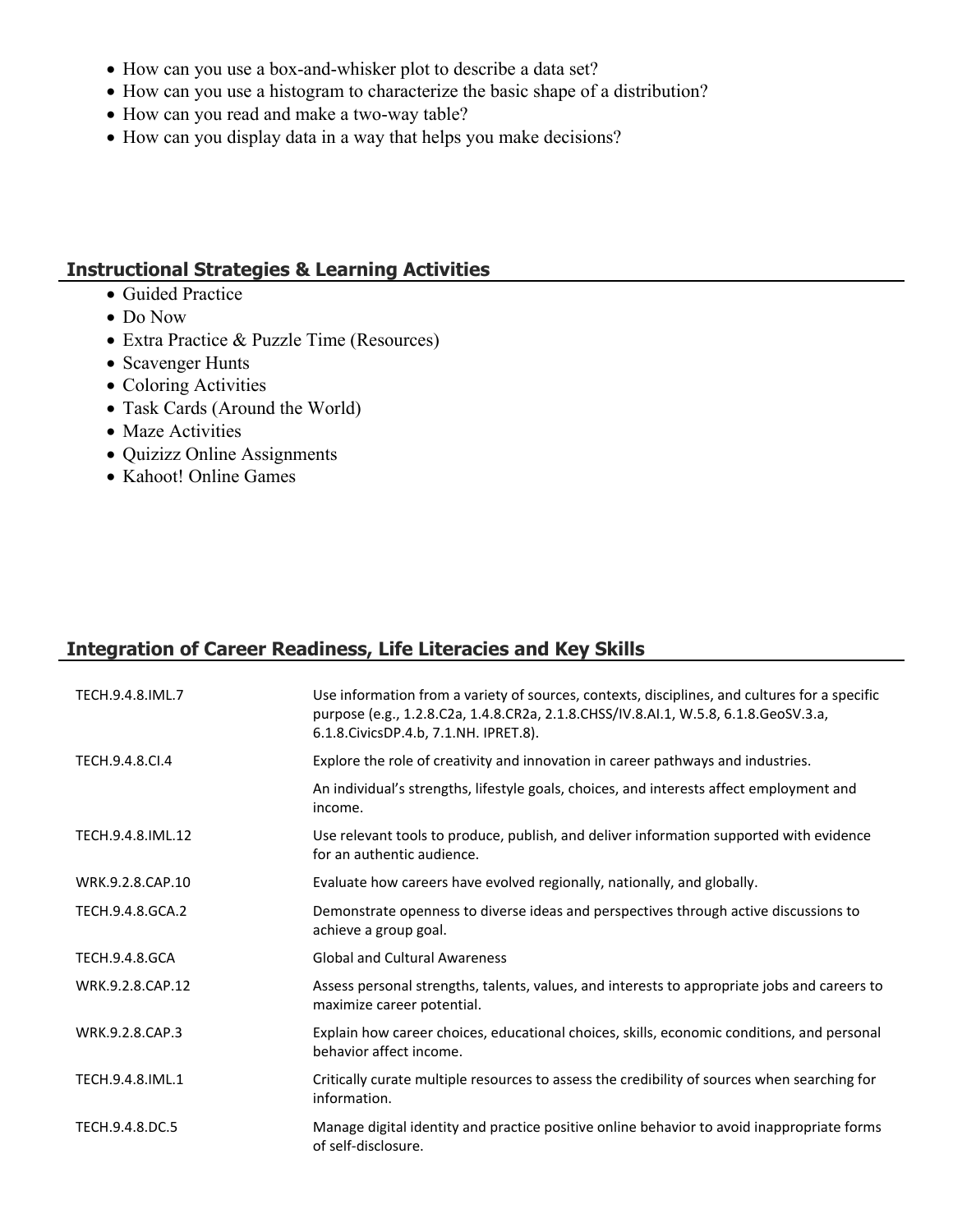| <b>TECH.9.4.8.CT</b> | Critical Thinking and Problem-solving                                                                                                                                                                               |
|----------------------|---------------------------------------------------------------------------------------------------------------------------------------------------------------------------------------------------------------------|
| TECH.9.4.8.TL.2      | Gather data and digitally represent information to communicate a real-world problem<br>(e.g., MS-ESS3-4, 6.1.8. Econ ET.1, 6.1.8. Civics PR.4).                                                                     |
| WRK.9.2.8.CAP.2      | Develop a plan that includes information about career areas of interest.                                                                                                                                            |
| TECH.9.4.8.GCA.1     | Model how to navigate cultural differences with sensitivity and respect (e.g., 1.5.8.C1a).                                                                                                                          |
| WRK.9.2.8.CAP.4      | Explain how an individual's online behavior (e.g., social networking, photo exchanges,<br>video postings) may impact opportunities for employment or advancement.                                                   |
| TECH.9.4.8.TL.3      | Select appropriate tools to organize and present information digitally.                                                                                                                                             |
| TECH.9.4.8.IML.3     | Create a digital visualization that effectively communicates a data set using formatting<br>techniques such as form, position, size, color, movement, and spatial grouping (e.g.,<br>6.SP.B.4, 7.SP.B.8b).          |
| <b>WRK.9.2.8.CAP</b> | <b>Career Awareness and Planning</b>                                                                                                                                                                                |
| WRK.9.2.8.CAP.1      | Identify offerings such as high school and county career and technical school courses,<br>apprenticeships, military programs, and dual enrollment courses that support career or<br>occupational areas of interest. |
| TECH.9.4.8.IML.4     | Ask insightful questions to organize different types of data and create meaningful<br>visualizations.                                                                                                               |
|                      | There are variety of resources available to help navigate the career planning process.                                                                                                                              |

# **Technology and Design Integration**

| CS.6-8.8.2.8. TH. 2      | Compare how technologies have influenced society over time.                                                                       |
|--------------------------|-----------------------------------------------------------------------------------------------------------------------------------|
| $CS.6 - 8.8.1.8$ . IC. 1 | Compare the trade-offs associated with computing technologies that affect individual's<br>everyday activities and career options. |
| CS.6-8.8.2.8. ITH. 1     | Explain how the development and use of technology influences economic, political, social,<br>and cultural issues.                 |
| CS.6-8.8.1.8.DA.1        | Organize and transform data collected using computational tools to make it usable for a<br>specific purpose.                      |
| CS.6-8.8.2.8.ED.2        | Identify the steps in the design process that could be used to solve a problem.                                                   |
| $CS.6 - 8.8.1.8.DA.3$    | Identify the appropriate tool to access data based on its file format.                                                            |
| CS.6-8.8.1.8.CS.4        | Systematically apply troubleshooting strategies to identify and resolve hardware and<br>software problems in computing systems.   |
| CS.6-8.8.1.8.DA.2        | Explain the difference between how the computer stores data as bits and how the data is<br>displayed.                             |

# **Interdisciplinary Connections**

| LA.RI.8.1  | Cite the textual evidence and make relevant connections that most strongly supports an<br>analysis of what the text says explicitly as well as inferences drawn from the text.           |
|------------|------------------------------------------------------------------------------------------------------------------------------------------------------------------------------------------|
| LA.RI.8.2  | Determine a central idea of a text and analyze its development over the course of the text,<br>including its relationship to supporting ideas; provide an objective summary of the text. |
| LA.W.8.1.A | Introduce claim(s), acknowledge and distinguish the claim(s) from alternate or opposing<br>claims, and organize the reasons and evidence logically.                                      |
| LA.W.8.1.B | Support claim(s) with logical reasoning and relevant evidence, using accurate, credible                                                                                                  |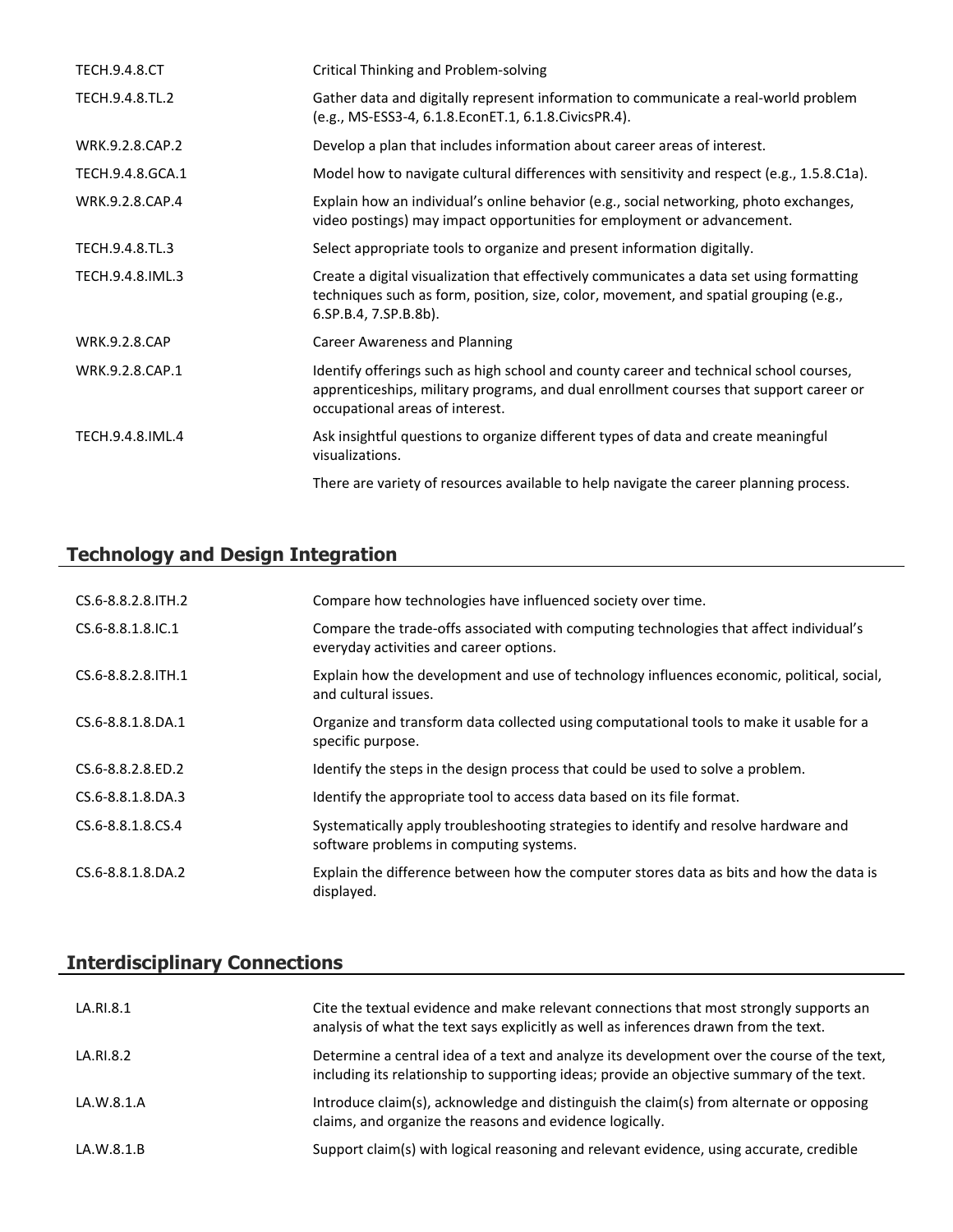|             | sources and demonstrating an understanding of the topic or text.                                                                                                                                                                                          |
|-------------|-----------------------------------------------------------------------------------------------------------------------------------------------------------------------------------------------------------------------------------------------------------|
| LA.RI.8.4   | Determine the meaning of words and phrases as they are used in a text, including<br>figurative, connotative, and technical meanings; analyze the impact of specific word<br>choices on meaning and tone, including analogies or allusions to other texts. |
| LA.W.8.1.D  | Establish and maintain a formal style.                                                                                                                                                                                                                    |
| LA.RI.8     | Reading Informational Text                                                                                                                                                                                                                                |
| LA.RI.8.8   | Delineate and evaluate the argument and specific claims in a text, assessing whether the<br>reasoning is sound and the evidence is relevant and sufficient; recognize when irrelevant<br>evidence is introduced.                                          |
| LA.W.8.1.E  | Provide a concluding statement or section that follows from and supports the argument<br>presented.                                                                                                                                                       |
| LA.SL.8.1.C | Pose questions that connect the ideas of several speakers and respond to others'<br>questions and comments with relevant evidence, observations, and ideas.                                                                                               |
| LA.SL.8.1.D | Acknowledge new information expressed by others, and, when warranted, qualify or<br>justify their own views in light of the evidence presented.                                                                                                           |
|             |                                                                                                                                                                                                                                                           |

# **Differentiation**

- Understand that gifted students, just like all students, come to school to learn and be challenged.
- Pre-assess your students. Find out their areas of strength as well as those areas you may need to address before students move on.
- Consider grouping gifted students together for at least part of the school day.
- Plan for differentiation. Consider pre-assessments, extension activities, and compacting the curriculum.
- Use phrases like "You've shown you don't need more practice" or "You need more practice" instead of words like "qualify" or "eligible" when referring to extension work.
- Encourage high-ability students to take on challenges. Because they're often used to getting good grades, gifted students may be risk averse.
- **Definitions of Differentiation Components**:
	- o Content the specific information that is to be taught in the lesson/unit/course of instruction.
	- o Process how the student will acquire the content information.
	- o Product how the student will demonstrate understanding of the content.
	- o Learning Environment the environment where learning is taking place including physical location and/or student grouping

#### **Differentiation occurring in this unit:**

Additional support for stuggling learners will be available.

Challenges will be offered to students requiring additional depth of knowledge.

# **Modifications & Accommodations**

Refer to QSAC EXCEL SMALL SPED ACCOMMOCATIONS spreadsheet in this discipline.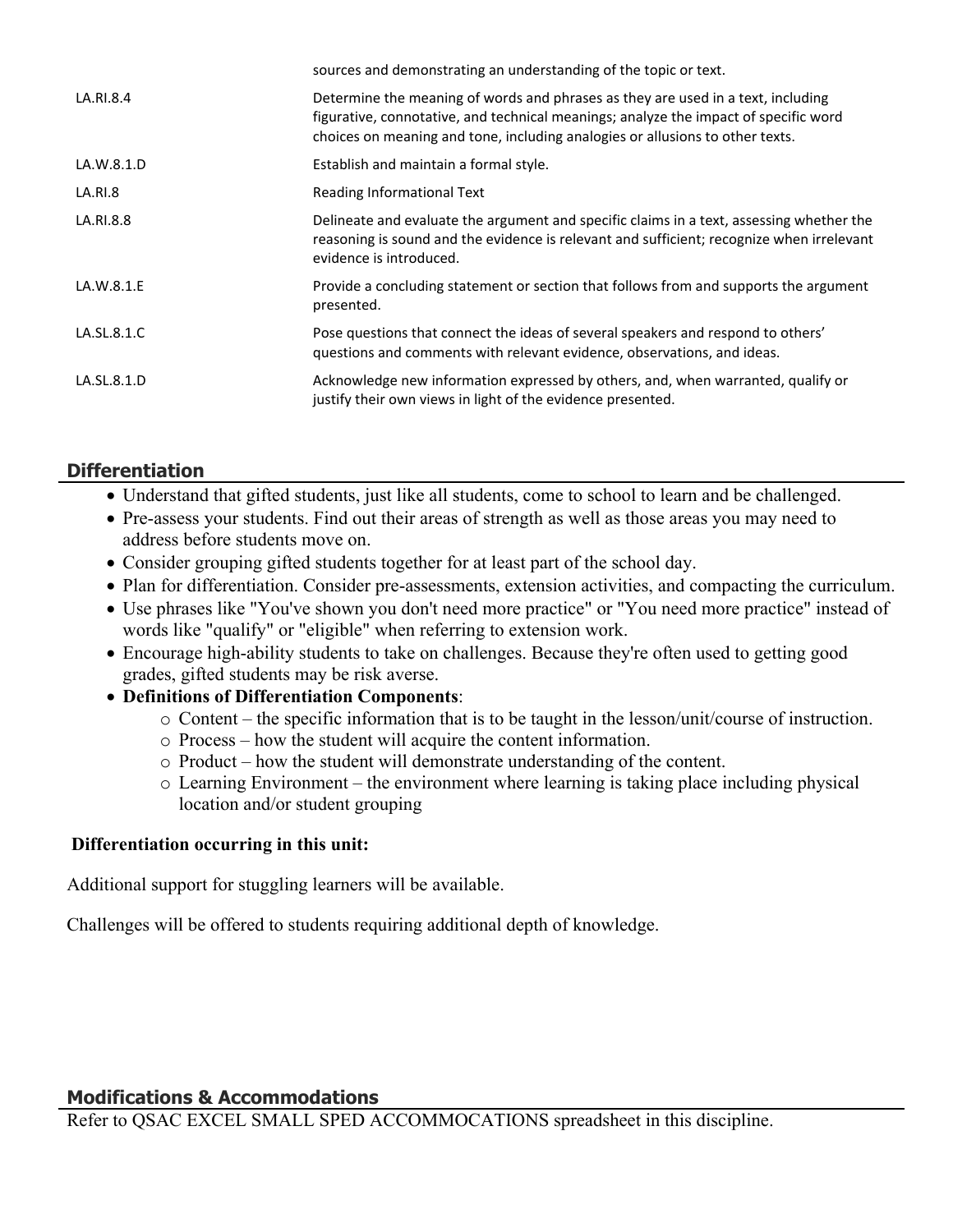#### **Modifications and Accommodations used in this unit:**

IEP and 504 accommodations will be utilized.

#### **Benchmark Assessments**

**Benchmark Assessments** are given periodically (e.g., at the end of every quarter or as frequently as once per month) throughout a school year to establish baseline achievement data and measure progress toward a standard or set of academic standards and goals.

#### **Schoolwide Benchmark assessments:**

Aimsweb benchmarks 3X a year

Linkit Benchmarks 3X a year

#### **Additional Benchmarks used in this unit:**

# **Formative Assessments**

Assessment allows both instructor and student to monitor progress towards achieving learning objectives, and can be approached in a variety of ways. **Formative assessment** refers to tools that identify misconceptions, struggles, and learning gaps along the way and assess how to close those gaps. It includes effective tools for helping to shape learning, and can even bolster students' abilities to take ownership of their learning when they understand that the goal is to improve learning, not apply final marks (Trumbull and Lash, 2013). It can include students assessing themselves, peers, or even the instructor, through writing, quizzes, conversation, and more. In short, formative assessment occurs throughout a class or course, and seeks to improve student achievement of learning objectives through approaches that can support specific student needs (Theal and Franklin, 2010, p. 151).

#### **Formative Assessments used in this unit:**

- Kahoot! Games
- Ouizizz Games
- Homework
- $\bullet$  Q & A
- Scavenger Hunts
- Coloring Activities
- Task Cards
- Partner Activities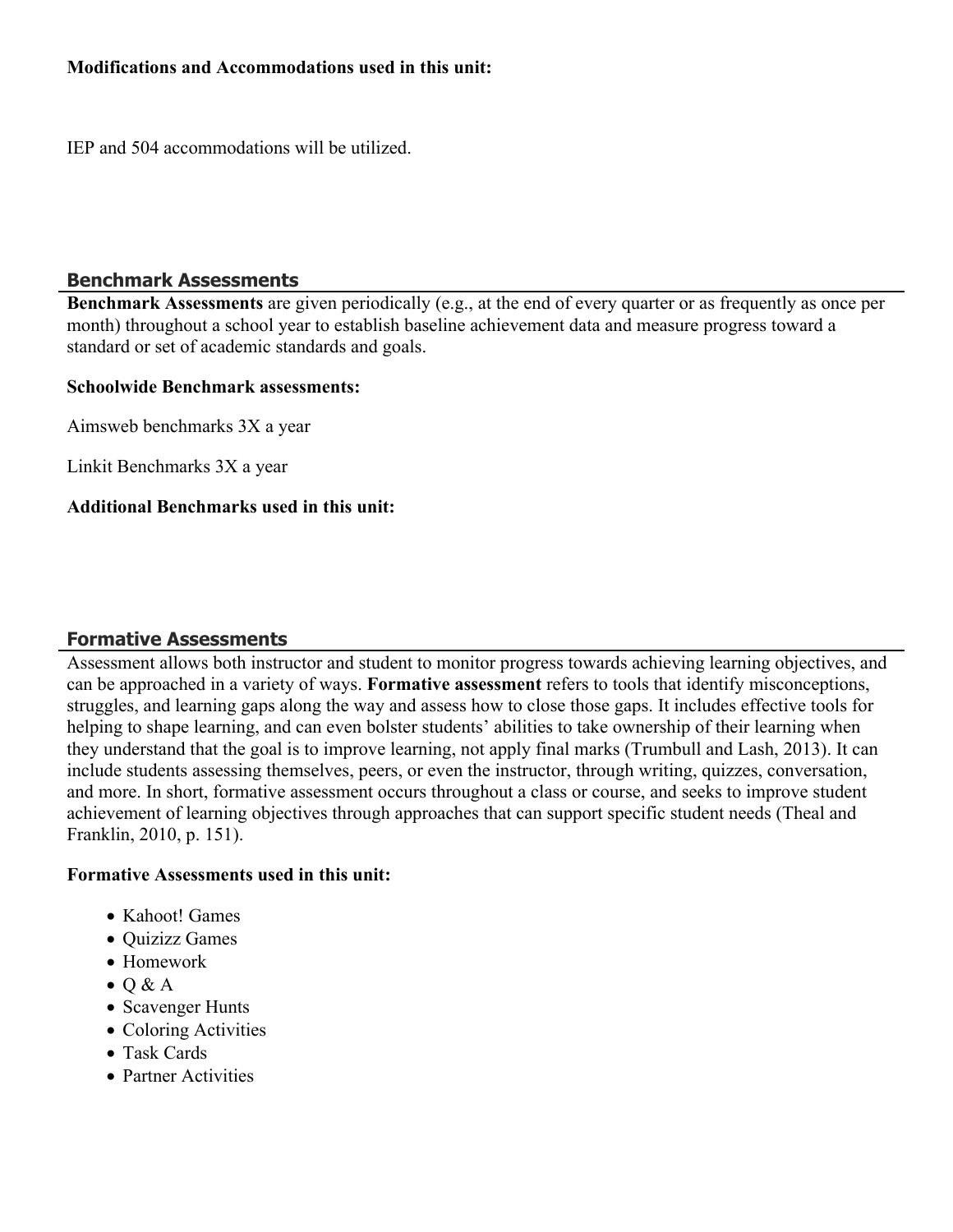#### **Summative Assessments**

**Summative assessments** evaluate student learning, knowledge, proficiency, or success at the conclusion of an instructional period, like a unit, course, or program. Summative assessments are almost always formally graded and often heavily weighted (though they do not need to be). Summative assessment can be used to great effect in conjunction and alignment with formative assessment, and instructors can consider a variety of ways to combine these approaches.

#### **Summative assessments for this unit:**

- Chapter Tests
- Quizzes

# **Instructional Materials**

- 1. Big Ideas Math: Algebra 1: A Common Core Curriculum
- 2. Quizizz
- 3. Kahoot
- 4. Scavenger Hunts
- 5. Task Cards
- 6. Coloring Activities
- 7. Resources Book
- 8. Scientific Calculator
- 9. Graphing Calculator

# **Standards**

| эшнин чэ                                                                |                                                                                                                                                                           |                                                                                                                                                                                                     |
|-------------------------------------------------------------------------|---------------------------------------------------------------------------------------------------------------------------------------------------------------------------|-----------------------------------------------------------------------------------------------------------------------------------------------------------------------------------------------------|
| <b>SCI.M</b><br>$0xS-$<br><b>ESS3-2</b>                                 | Analyze and interpret data on<br>natural hazards to forecast<br>future catastrophic events<br>and inform the development<br>of technologies to mitigate<br>their effects. |                                                                                                                                                                                                     |
| ₫<br>$\mathbb{F}_{0x}$                                                  | CCSS.Math.Content.HSS-<br>ID.A.1                                                                                                                                          | Represent data with plots on the real number line<br>(dot plots, histograms, and box plots).                                                                                                        |
| P<br>4<br>$\mathbb{R}^3_{0x}$                                           | CCSS.Math.Content.HSS-<br>ID.A.2                                                                                                                                          | Use statistics appropriate to the shape of the data<br>distribution to compare center (median, mean)<br>and spread (interquartile range, standard<br>deviation) of two or more different data sets. |
| $\begin{array}{c} \n\bigcirc \\ \n\bigcirc \\ \n\bigcirc \n\end{array}$ | CCSS.Math.Content.HSS-<br>ID.A.3                                                                                                                                          | Interpret differences in shape, center, and spread<br>in the context of the data sets, accounting for                                                                                               |